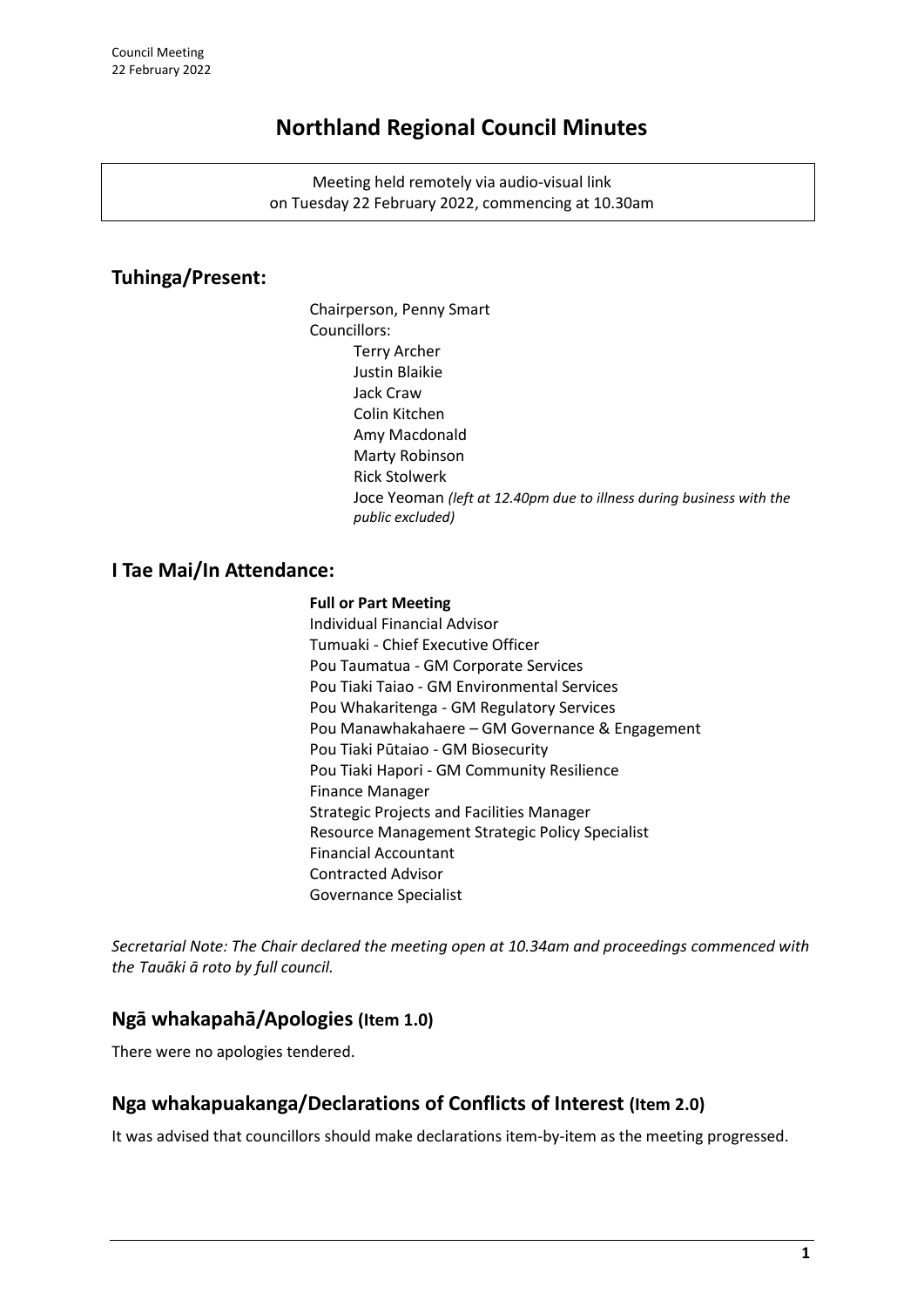# **Acknowledgement of those who have passed**

A minute's silence was observed to honour the passing of the two Te Taitokerau Māori and Council Working Party (TTMAC) hapu representatives Victor Hollaway, Ngāti Tara, and Hoki Tua, Whāingaroa.

# **Confirmation of Minutes - Council Meeting 14 December 2021 (Item 5.1)**

## **Report from Chris Taylor, Governance Specialist**

## **Moved (Stolwerk/Kitchen)**

That the minutes of the meeting held on 14 December 2021, confirmed as a true and correct record.

### **Carried**

# **Receipt of Action Sheet (Item 5.2)**

### **Report from Chris Taylor, Governance Specialist**

### **Moved (Macdonald/Robinson)**

That the action sheet be received.

**Carried**

# **Financial Report to 31 January 2021 (Item 6.1)**

## **Report from Vincent McColl, Financial Accountant**

#### **Moved (Stolwerk/Craw)**

That the report 'Financial Report to 31 January 2021' by Vincent McColl, Financial Accountant and dated 9 February 2022, be received.

#### **Carried**

*Secretarial Note: It was advised that council's overall managed fund portfolio had experienced a negative return during January. This was a non-realised monthly loss which reflected a decrease in the value of the Short-Term and Long-Term investment funds.*

*However, despite the investment performance during January, the investment portfolio had generated positive gains in the seven months of the current financial year.*

# **Update to Delegations (Item 6.2)**

#### **Report from Vincent McColl, Financial Accountant**

## **Moved (Macdonald/Blaikie)**

1. That the report 'Update to Delegations' by Vincent McColl, Financial Accountant and dated 21 January 2022, be received.

**Carried**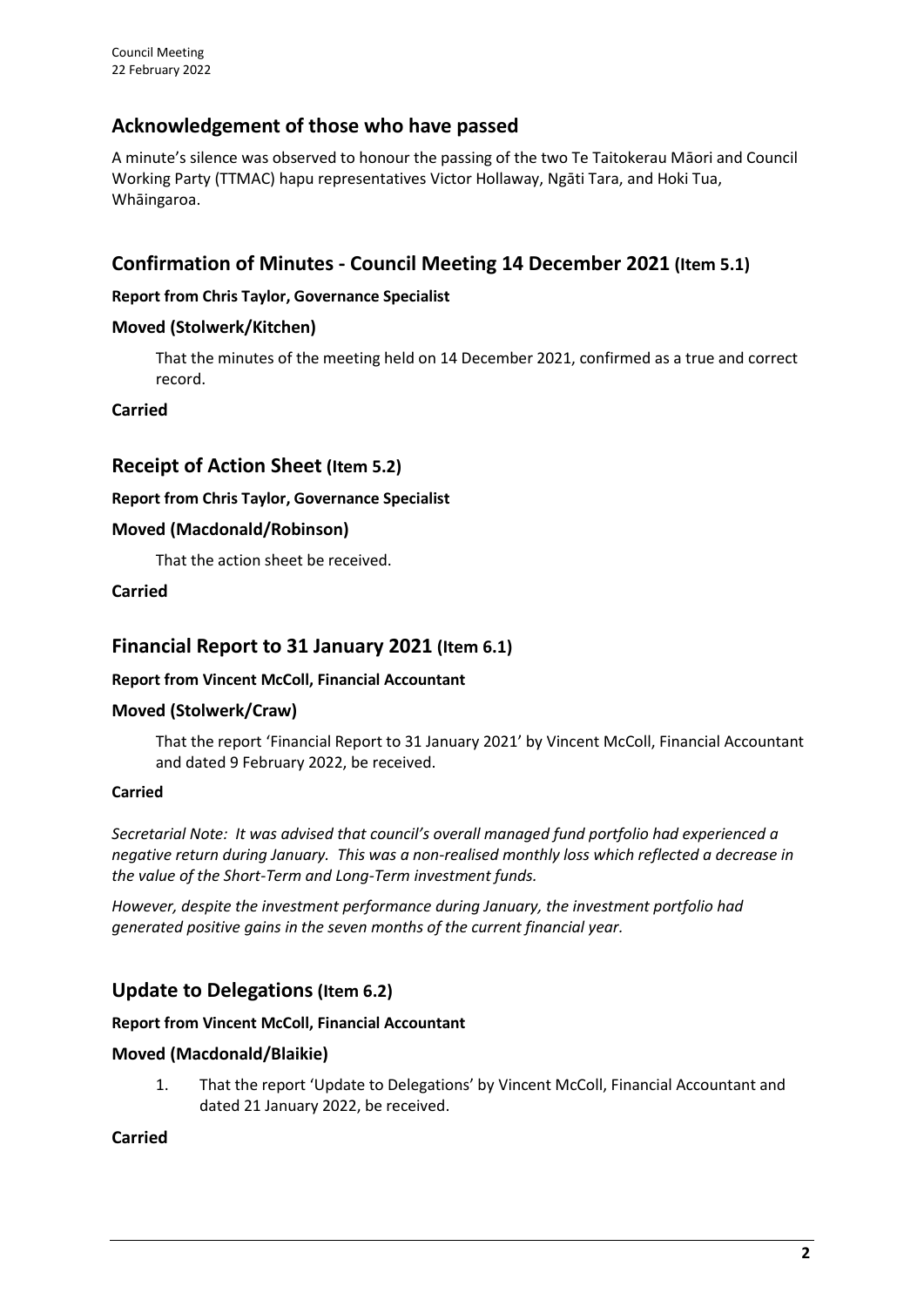# **It was further moved (Stolwerk/Blaikie)**

2. That council approve the updated bank and cheque signatory delegations, as outlined in Attachment 1 pertaining to Item 6.2 of the 22 February 2022 council agenda.

## **Carried**

# **Northland Regional Council and Department of Conservation Memorandum of Understanding (Item 7.1)**

### **Report from Jonathan Gibbard, Pou Tiaki Taiao – Group Manager Environmental Services**

## **Moved (Blaikie/Craw)**

- 1. That the report 'Northland Regional Council and Department of Conservation Memorandum of Understanding' by Jonathan Gibbard, Pou Tiaki Taiao – Group Manager Environmental Services and dated 9 February 2022, be received.
- 2. That the council approves the Memorandum of Understanding and delegation of authority to the NRC Chairperson to sign the memorandum on behalf of council.

### **Carried**

*Secretarial Note: The Memorandum of Understanding would be reviewed annually with quarterly reports to council and the Conservation Board.*

# **Te Pae Tawhiti: Our vision (Item 7.2)**

#### **Report from Ben Lee, Planning and Policy Manager**

#### **Moved (Craw/Kitchen)**

- 1. That the report 'Te Pae Tawhiti: Our vision' by Ben Lee, Policy and Planning Manager and dated 17 November 2021, be received.
- 2. That council approves the adoption of *Te Pae Tawhiti: Our vision.*
- 3. That the Pou Tiaki Taiao Group Manager Environmental Services be delegated ability to make any necessary minor changes to *Te Pae Tawhiti: Our vision,* such as formatting, grammar, and spelling.

#### **Carried**

*Secretarial Note: Appreciation was extended to all involved in the development of Te Pae Tawhiti.*

# **Water Resilience Fund - Criteria, Process and LTP Year 1 Allocation (Item 7.3)**

## **Report from Tony Phipps, Contracted Advisor**

## **Moved (Blaikie/Stolwerk)**

- 1. That the report 'Water Resilience Fund Criteria, Process and LTP Year 1 Allocation' by Tony Phipps, Contracted Advisor and dated 10 February 2022, be received.
- 2. That the council adopt the criteria and process for making Water Resilience Fund grant allocations as set out and recommended in this report.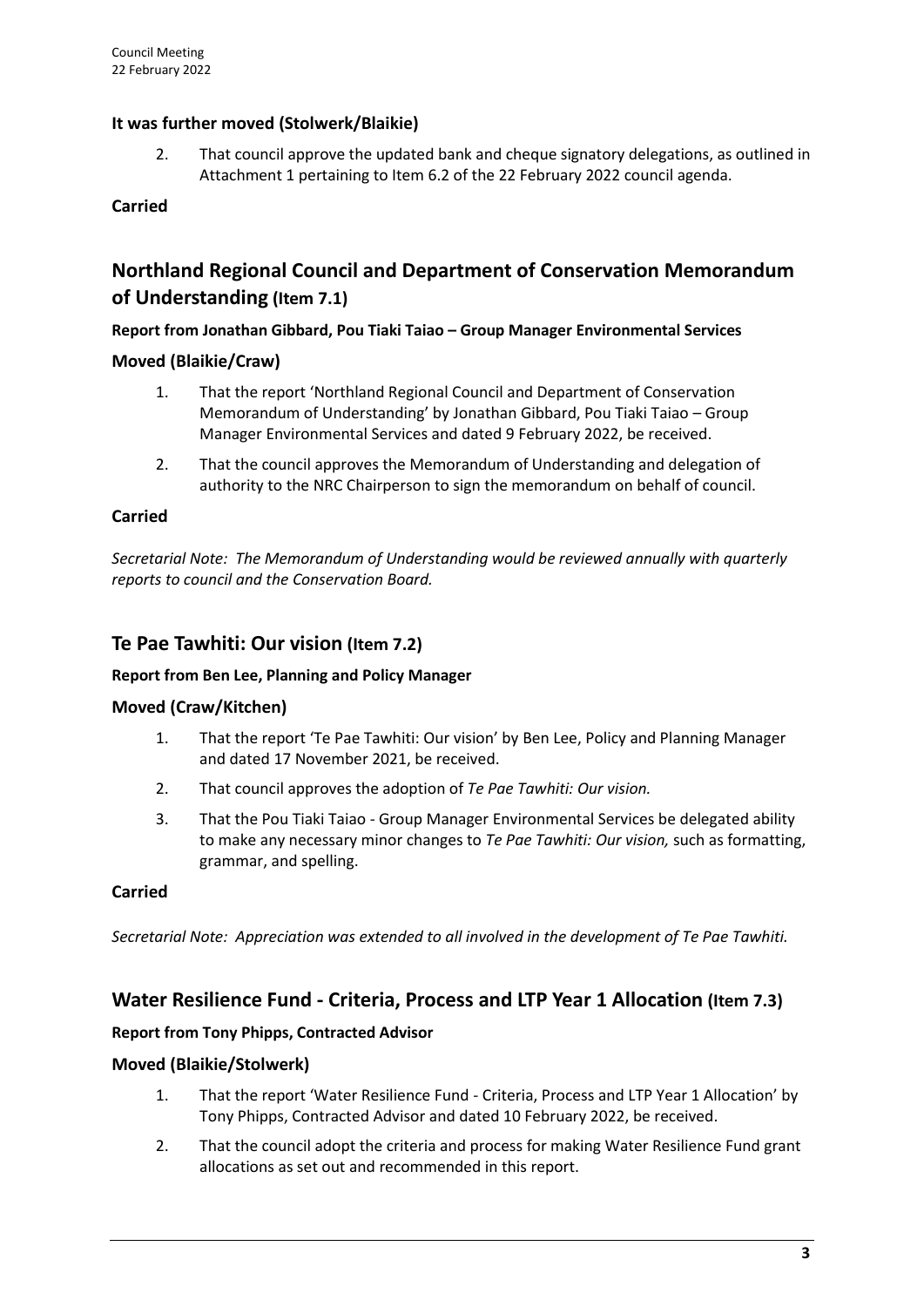- 3. That the council make the following Water Resilience Fund grants for the 2021-22 financial year:
	- Te Rūnanga o Whaingaroa: up to \$330,000 for Tūtū Te Wai.
	- Te Kotahitanga E Mahi Kaha Trust: up to \$150,000 for Waikotihe Puna and Te Kotahitanga Marae and Community Water Proposal.

## **Carried**

*Secretarial Note: Appreciation was extended to the Contracted Advisor for championing this project.*

# **Draft NRC feedback - Discussion document on resource management system reform (Item 7.4)**

### **Report from Justin Murfitt, Strategic Policy Specialist**

### **Moved (Yeoman/Craw)**

- 1. That the report 'Draft NRC feedback Discussion document on resource management system reform' by Justin Murfitt, Strategic Policy Specialist and dated 2 February 2022, be received.
- 2. That council authorise the draft submission and that it be lodged on or before 28 February 2022.
- 3. That the GM Environmental Services be authorised to make minor changes for readability and formatting prior to lodgement.
- 4. That the submission be signed by Chair Penny Smart on behalf of council.

#### **Carried**

# **Proposed changes to the NES Drinking water - Council submission (Item 7.5)**

#### **Report from Justin Murfitt, Strategic Policy Specialist**

#### **Moved (Yeoman/Craw)**

- 1. That the report 'Proposed changes to the NES Drinking water Council submission' by Justin Murfitt, Strategic Policy Specialist and dated 3 February 2022, be received.
- 2. That a draft submission be circulated to councillors and Te Taitokerau Māori and Council Working Party members for comment prior to the draft being finalised.
- 3. That council authorise the draft submission to be approved, under delegated authority to Chair Penny Smart, prior to being lodged with the Ministry for the Environment on or before 6 March 2022.

#### **Carried**

*Secretarial Note: Appreciation was extended to the Resource Management Strategic Policy Specialist for the 'well penned' submissions in relation to Items 7.4 and 7.5.*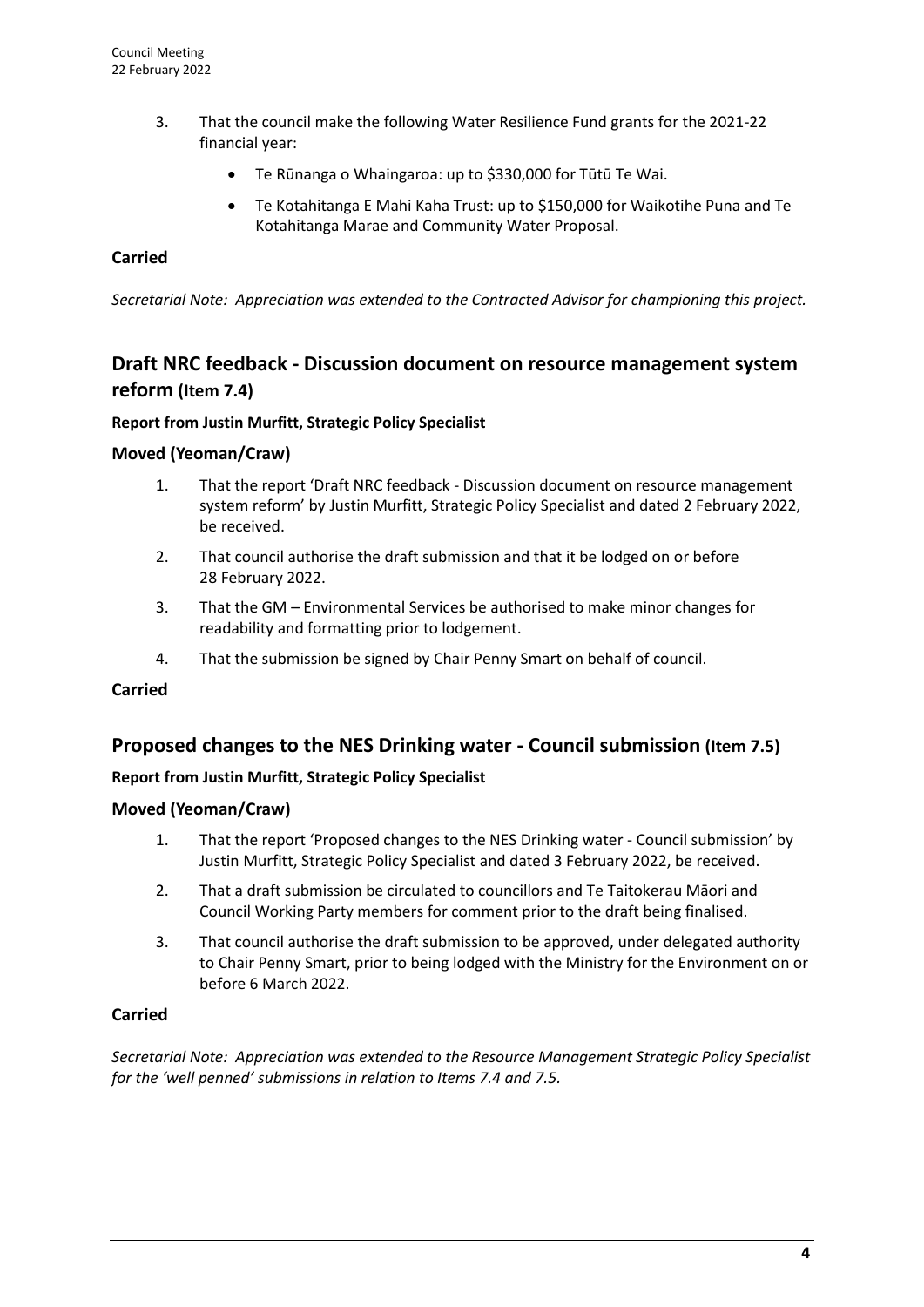# **Maritime Safety Management System (SMS) (Item 7.6)**

# **Report from Jim Lyle, Regional Harbourmaster**

# **Moved (Stolwerk/Kitchen)**

- 1. That the report 'Maritime Safety Management System (SMS)' by Jim Lyle, Regional Harbourmaster and dated 11 January 2022, be received.
- 2. That the council note the risks posed by shipping, and the management of these risks by Safety Management Systems under the Port and Harbour Safety Code.
- 3. That the council fully support the Port and Harbour Safety Code.

## **Carried**

*Secretarial Note: The Port and Harbour Safety Code can be accessed using the following link:*

[https://www.maritimenz.govt.nz/commercial/ports-and-harbours/port-and-harbour-safety](https://www.maritimenz.govt.nz/commercial/ports-and-harbours/port-and-harbour-safety-code.asp)[code.asp](https://www.maritimenz.govt.nz/commercial/ports-and-harbours/port-and-harbour-safety-code.asp)

# **Solar Energy Expansion at Water Street Whangārei (Item 7.7)**

### **Report from Phil Heatley, Strategic Projects and Facilities Manager**

## **Moved (Macdonald/Archer)**

- 1. That the report 'Solar Energy Expansion at Water Street Whangārei' by Phil Heatley, Strategic Projects and Facilities Manager and dated 8 February 2022, be received.
- 2. That up to \$40,000 + GST in funds be drawn the Equalisation Reserve for further provision of solar power generation at 36 Water Street, Whangārei.

## **Carried**

# **Budget approval for CEO recruitment (Item 7.8)**

## **Report from Beryl Steele, Human Resources Manager**

## **Moved (Yeoman/Robinson)**

- 1. That the report 'Budget approval for CEO recruitment' by Beryl Steele, Human Resources Manager and dated 17 January 2022, be received.
- 2. That council approve budget of \$100,000 to pay for recruitment expenses associated with the recruitment of the new Chief Executive Officer.
- 3. That this budget comes from the Equalisation Reserve.

## **Carried**

# **Health and Safety Report (Item 8.1 )**

#### **Report from Kelcie Mills, Health and Safety Advisor**

## **Moved (Kitchen/Macdonald)**

That the report 'Health and Safety Report' by Kelcie Mills, Health and Safety Advisor and dated 28 January 2022, be received.

## **Carried**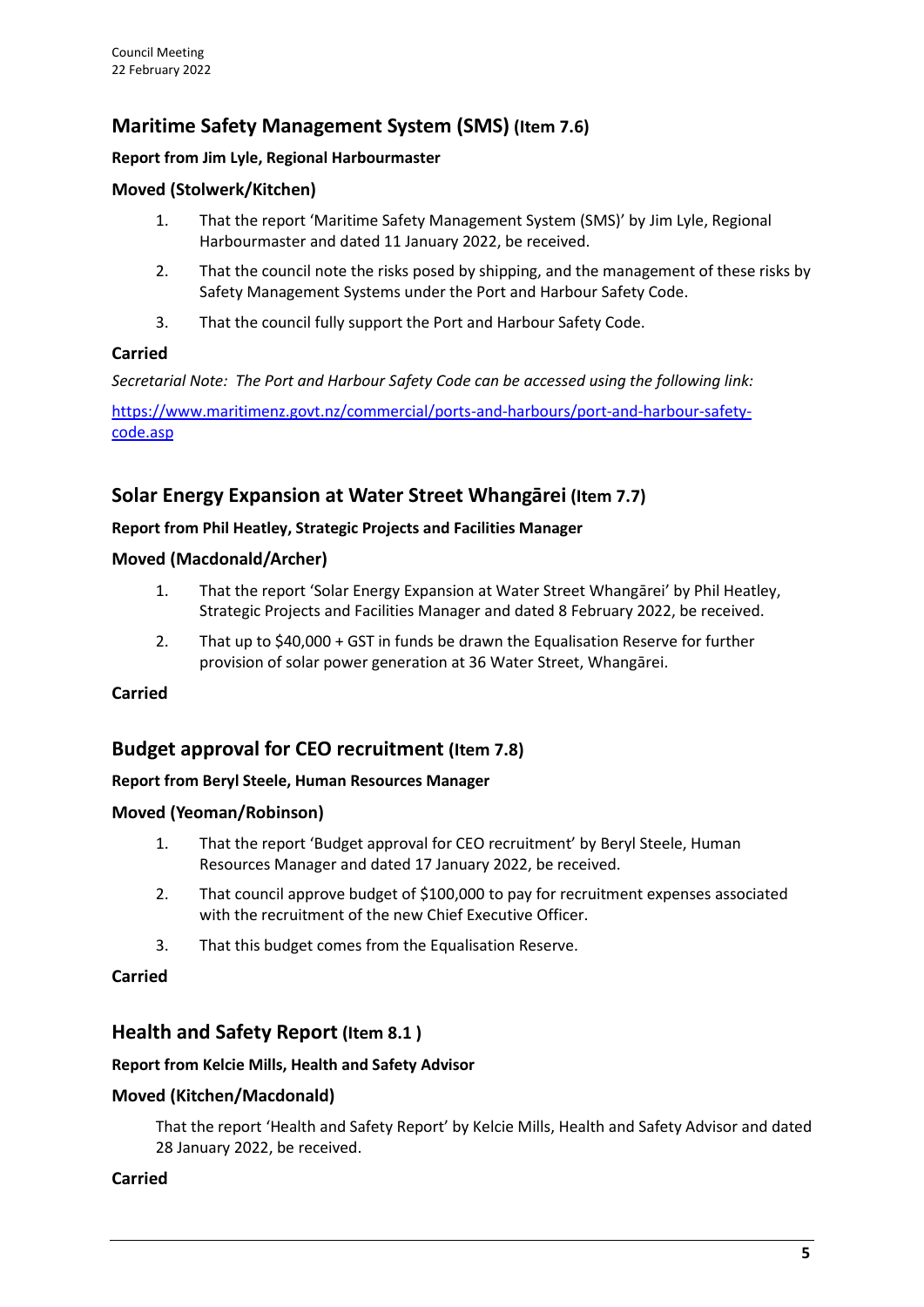*Secretarial Note: Council was entering a period of elevated risk with the resignation of the senior Health and Safety Officer. Measures were being put in place to ensure the council's health and safety commitments were met until a new officer was recruited.*

# **Chair's Report to Council (Item 8.2)**

# **Report from Penny Smart, Chair**

# **Moved (Smart/Robinson)**

That the report 'Chair's Report to Council' by Penny Smart, Chair, and dated 10 February 2022, be received.

# **Carried**

*Secretarial Note: The following corrections were noted to the Chair's Report to Council:*

- *The LGNZ Regional Sector meeting and the Northland Mayoral Forum had taken place in November 2021 and had been reported in the December 2021 Chair's Report to Council.*
- *The 'Regular meetings with Mayor Jason Smith' to read 'Regular meetings with Te Taitokerau/Northland Mayors'.*
- *In addition to the meetings reported, the Chair met with the Northland Forestry Environmental Working Group which was also attended by the Pou Tiaki Taiao - GM Environmental Services.*

# **Chief Executive's Report to Council (Item 8.3)**

### **Report from Malcolm Nicolson, Tumuaki - Chief Executive Officer**

## **Moved (Smart/Stolwerk)**

That the report 'Chief Executive's Report to Council' by Malcolm Nicolson, Tumuaki - Chief Executive Officer and dated 20 January 2022, be received.

## **Carried**

# **Emergency Services Fund 2020-2021 Report (Item 8.4 )**

## **Report from Victoria Harwood, Pou Tiaki Hapori - GM Community Resilience**

## **Moved (Stolwerk/Macdonald)**

That the report 'Emergency Services Fund 2020-2021 Report' by Victoria Harwood, Pou Tiaki Hapori - GM Community Resilience and dated 10 January 2022, be received.

## **Carried**

# **Reporting on Long Term Plan 2021-2031 performance measures for quarters one and two of the 2021/22 year (Item 8.5)**

## **Report from Robyn Broadhurst, Policy Specialist**

## **Moved (Yeoman/Kitchen)**

That the report 'Reporting on Long Term Plan 2021-2031 performance measures for quarters one and two of the 2021/22 year' by Robyn Broadhurst, Policy Specialist and dated 10 February 2022, be received.

## **Carried**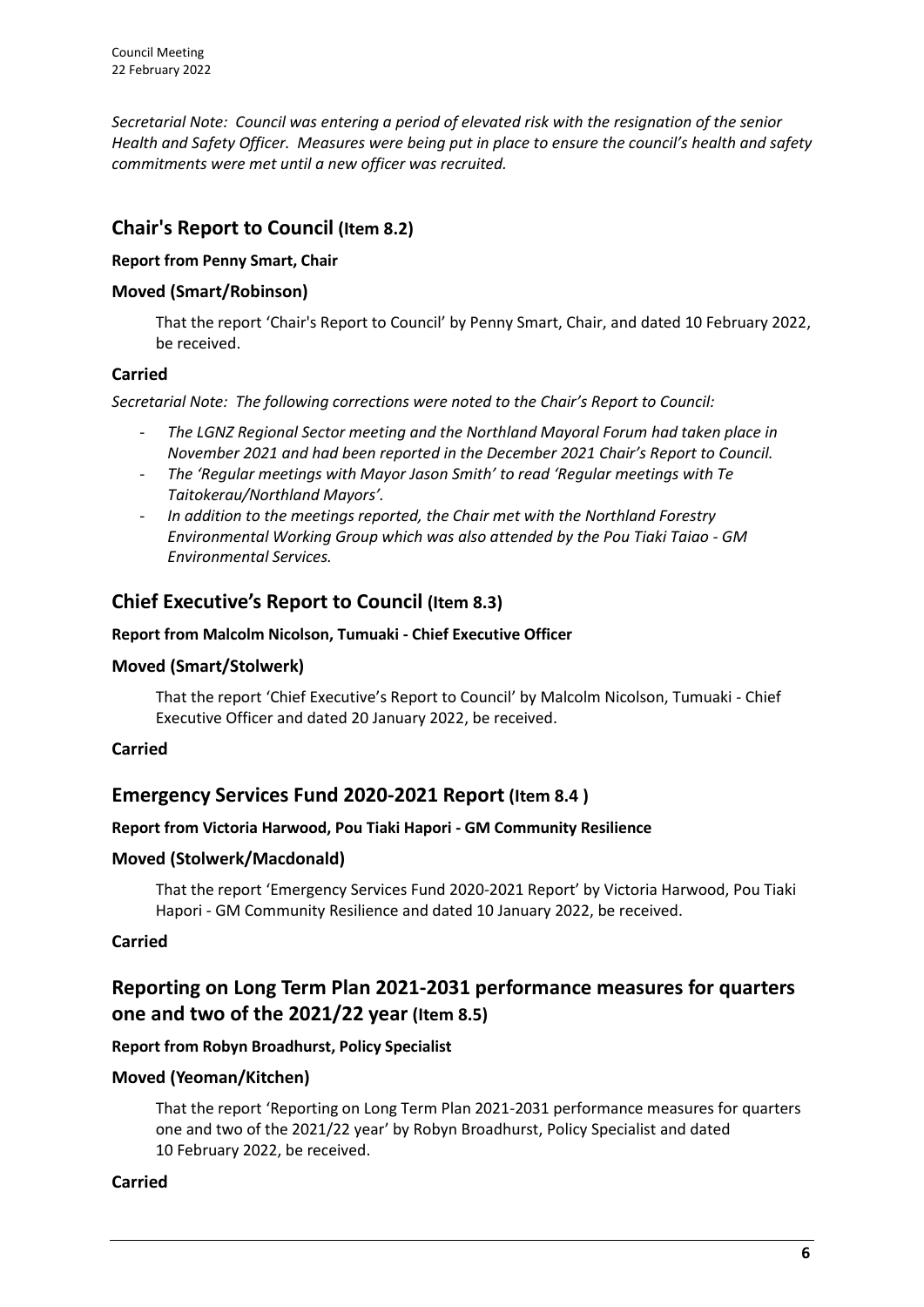# **Receipt of Committee Minutes (Item 9.1 )**

## **Report from Chris Taylor, Governance Specialist**

# **Moved (Robinson/Stolwerk)**

That the minutes of the:

- Civil Defence Emergency Management Group 10 November 2021
- Kaipara Moana Remediation Joint Committee 15 November 2021
- Joint Climate Change Adaptation Committee 29 November 2021
- Regional Transport Committee 8 December 2021
- Kaipara Moana Remediation Joint Committee 13 December 2021
- Te Oneroa-A-Tōhē Board 17 December 2021

be received.

## **Carried**

*Secretarial Note: Representatives from each of the committees provided a verbal update on priorities and key workstreams.*

# **Working Party Updates and Chairpersons' Briefings (Item 9.2)**

# **Report from Chris Taylor, Governance Specialist**

# **Moved (Blaikie/Yeoman)**

That the report 'Working Party Updates and Chairpersons' Briefings' be received.

# **Carried**

*Secretarial Note: The update from the Planning and Regulatory Working Party meeting on 8 December 2021 would be included in the March 2022 council agenda.*

# **Kaupapa ā Roto/Business with Public Excluded (Item 10.0)**

# **Moved (Smart/Rick)**

- 1. That the public be excluded from the proceedings of this meeting to consider confidential matters.
- 2. That the general subject of the matters to be considered whilst the public is excluded, the reasons for passing this resolution in relation to this matter, and the specific grounds under the Local Government Official Information and Meetings Act 1987 for the passing of this resolution, are as follows:

| Item<br>No. | Item Issue                                                                           | <b>Reasons/Grounds</b>                                                                                                                            |
|-------------|--------------------------------------------------------------------------------------|---------------------------------------------------------------------------------------------------------------------------------------------------|
|             | <b>Confirmation of Confidential</b><br>Minutes - Council Meeting 14<br>December 2021 | The public conduct of the proceedings would be<br>likely to result in disclosure of information, as<br>stated in the open section of the meeting. |